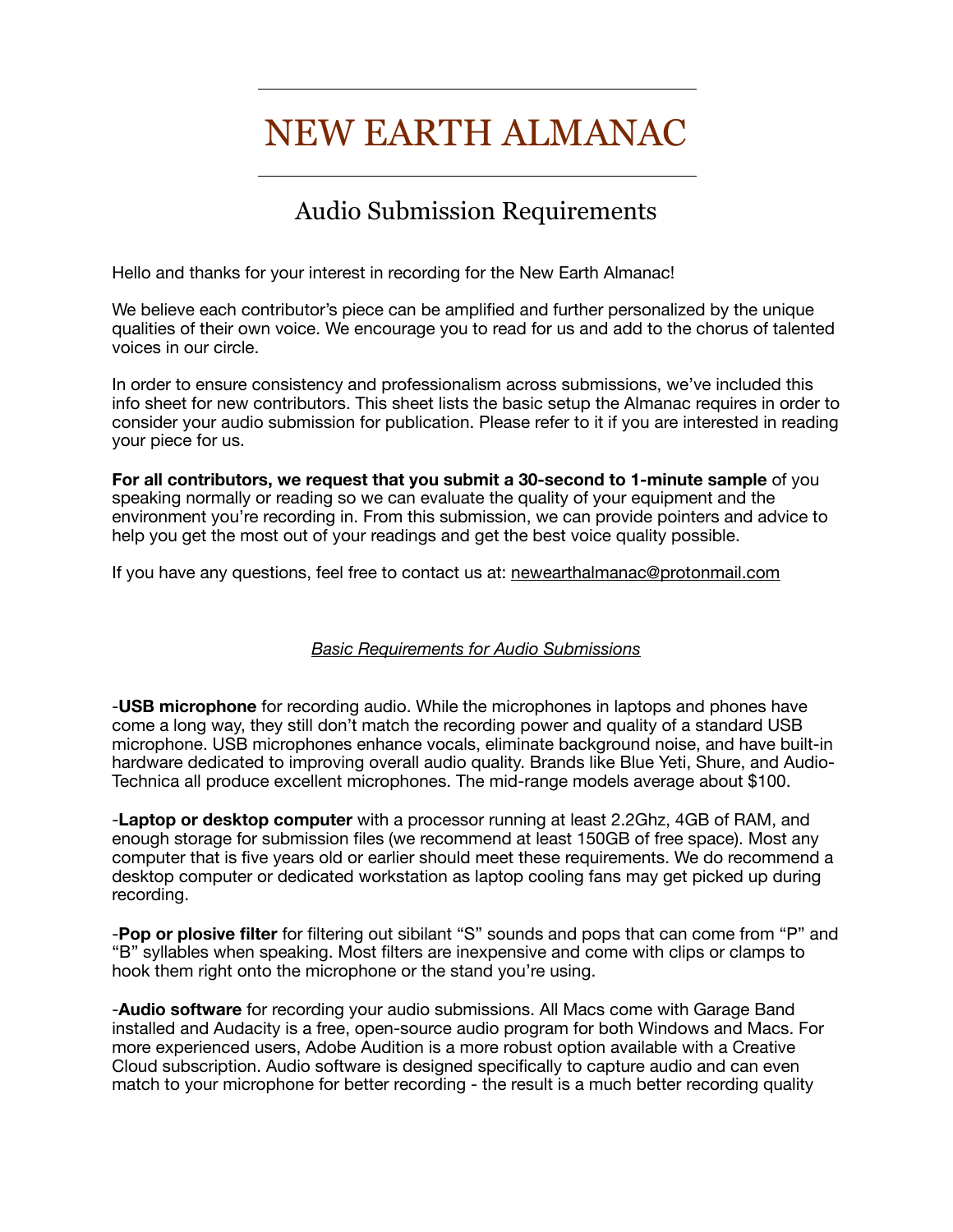than the voice memo recorders that come on most computers. **All final submissions to the Almanac should be recorded in mono and saved in MP3 format.**

-**Headphones** (optional) for both monitoring audio and quality checking. Wearing headphones while recording eliminates feedback and allows you to monitor your audio quality in real time. Once recorded, listening to your piece through headphones will allow you to get a more complete picture of your submission. You may pick up on background noise, hisses, etc. that you can miss with traditional speakers. Though headphones are not a requirement for submissions, it is something to consider if you want your audio to stand out.

-**Dedicated quiet area** for recording (closed door, away from traffic, fans, etc.). A quiet space is a must for recording clean audio. Fans, electric appliances, construction and traffic noises, barking pets, all can take focus away from your voice. Most microphones have background noise filters and most audio software comes with filters to tackle hums and clicks, but the goal is to make the initial recording as clean as possible so that little-to-no post production is required. Thick blankets, basic sound panels, or baffle boxes offer inexpensive solutions to ensure quiet recording.

## *Tips & Tricks*

-Practice your piece aloud a few times before deciding to record. This will help you familiarize yourself with how your writing sounds out loud and give you an idea of pacing and tone.

-Pace yourself. The golden rule is to read your piece like you would if you were telling a story to someone sitting next to you. Too fast and your words will run together and too slow and you will sound wooden. When in doubt, err on the side of slower.

-Remember your audience! It's easy to simply recite what is written and forget that you are speaking to an audience who is eager to hear what you have to say! Try to imagine yourself speaking to another person or a small group and you will naturally project instead of recite.

-Breathe! It's easy to forget to breathe, especially when first recording. Take a few deep, cleansing breaths before you start and try and find the natural places to breathe in the breaks between sentences. This will become much easier with practice.

-Bring water with you and keep it close. Staying hydrated is important and it's easy to dry yourself out speaking. Make sure you drink enough water to keep your voice sounding natural and smooth.

-Clap or pause for five seconds if you mess up. All is not lost if you mispronounce a word or trip yourself up when you're recording. Simply wait five seconds or clap your hands loudly in front of the microphone and then pick up from the beginning of the sentence. When you are scrolling through the timeline after recording, those claps will appear as spikes or silences will appear as flatlines, so it will be easier to find where your errors are so you can edit them out.

-Do one take. Voices can change throughout the day, so it's best to do your recording in one session at one time rather than do a little bit, pause, and then go back and do more later.

-Keep your mouth close to the microphone. This helps isolate your voice and keeps the focus on your narration. Make sure your audio gain is adequate and **do some test recordings first** to make sure your voice isn't too low or too high or distorted.